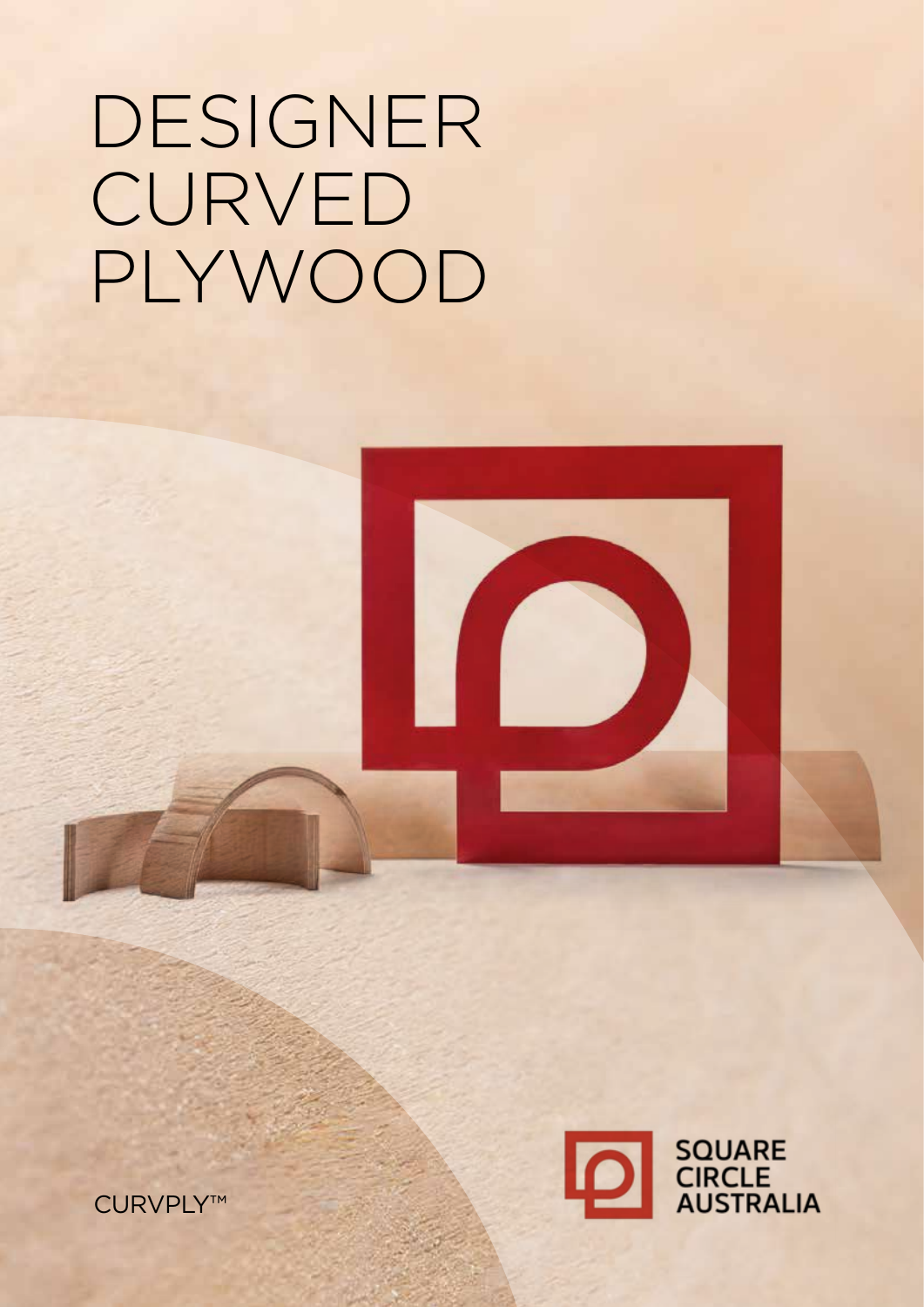### ABOUT SQUARE CIRCLE AUSTRALIA

Located in Sydney, Square Circle Australia specialises in supplying curved plywood materials for construction and manufacturing industries. We aim to assist designers and joiners to achieve their desired project outcome within reasonable costs

# WHAT IS CURVPLY™

Curvply™ is birch plywood sheets that are made into curved shapes using customised heat press machines. We hold a wide range of sizes available off the shelf for purchase. Curvply™ can be specially manufactured into your desired size and thickness. Please enquire for further information.

#### **Features**

- Available for purchase in 2.8 and 3 metres length pieces
- Rigid for hassle-free cutting and joining onto components
- Smooth and even surface for easy application of finishes
- Lightweight and easy to handle in factory and on job site
- Wide selection held in stock with little to no lead times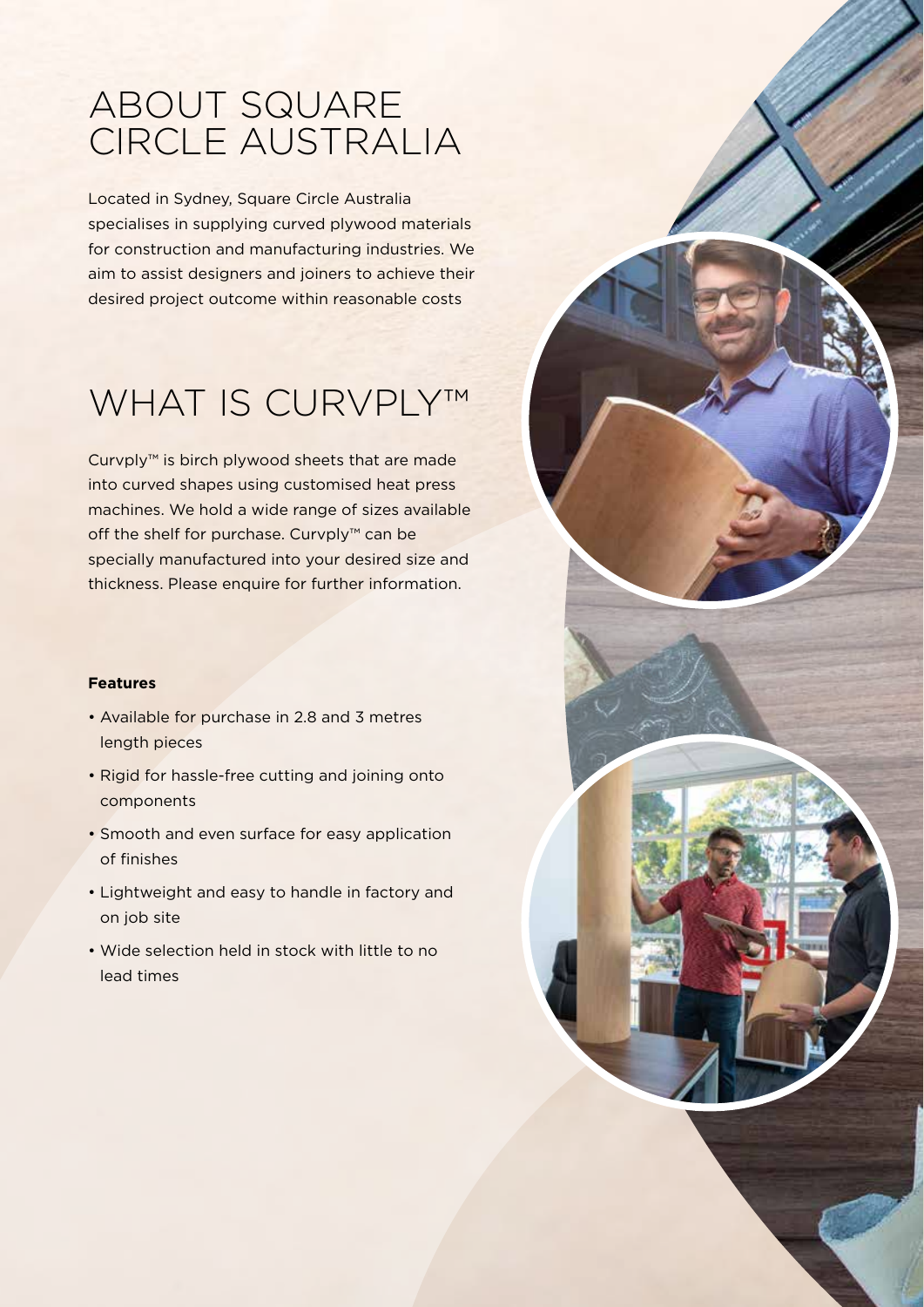### DESIGNER CURVED PLYWOOD

硸

**EXISTENCE SEA** 

ate standout designs with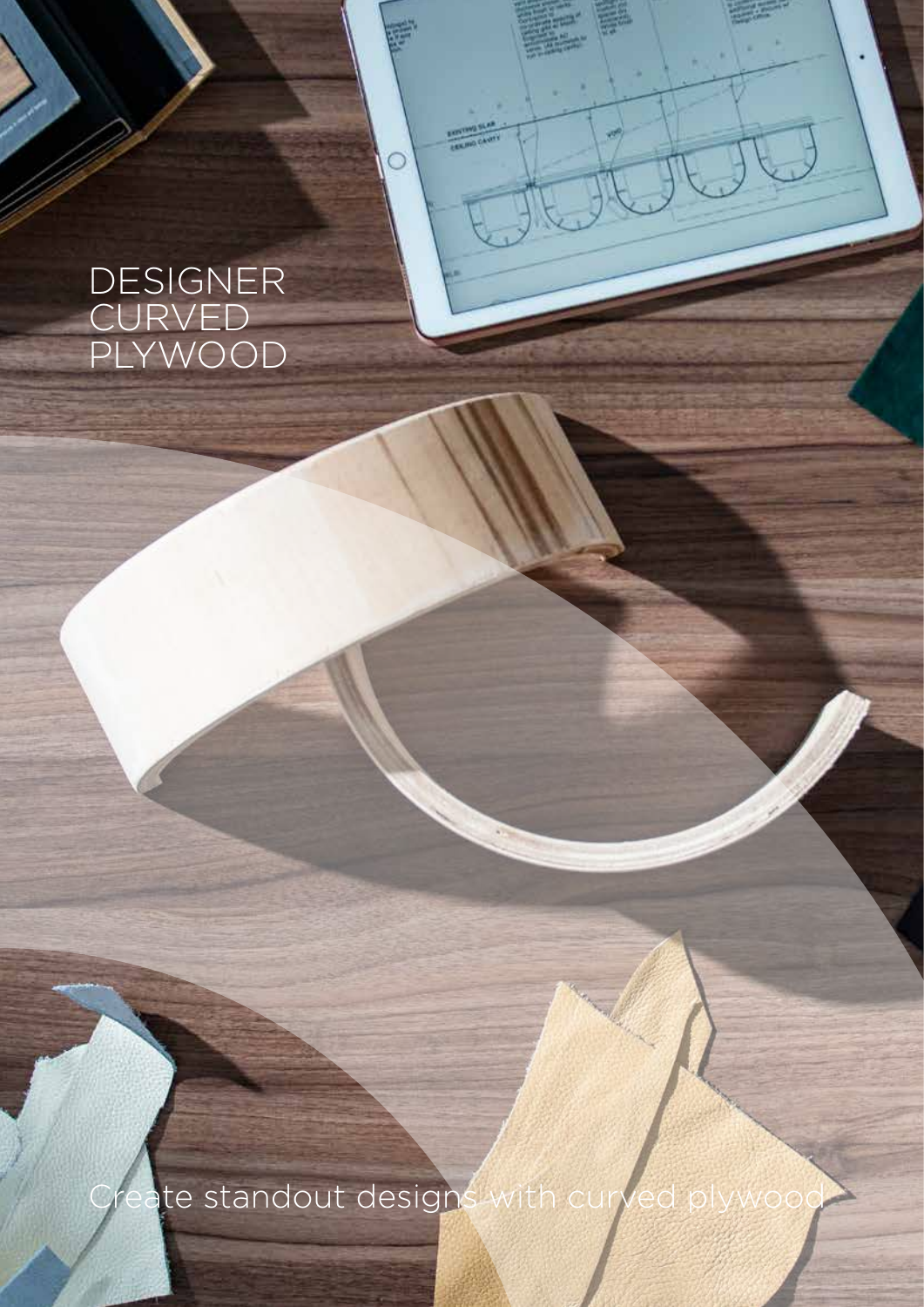# WHY USE CURVY<sup>™</sup>

Today's designs contain more curved and irregular shapes to achieve an aesthetic look to meet market needs. Curvply™ allows designers to think outside the box to create unique and cost-effective solutions for their desired outcome, using only Curvply™ or including Curvply™ to form irregular shapes.

The traditional way of making curved and round shapes is a complicated process that is quite technical and time-consuming, let alone the cost can be astronomical. Curvply™ is a cost-efficient option that greatly reduces labour and material costs while freeing up workers for other tasks. No more long hours in making jigs, bending and gluing plywood sheets, just focusing on your design and delivering the best outcome for customers.

#### **Applications**

Curvply™ is the ideal product to use for any situation where a curved shape or substrate is needed. Curvply™ is easy to work with and can be adapted to different applications, including:

- Substrates for cladding existing columns and applying laminates, veneers, tiles, etc.
- Components of furniture, from desk bottoms, chairs, workstation screens and cabinets.
- Feature joinery for unique designs such as curved panel ceilings and curved wall panels.
- Curved walls for plastering, round light fixtures, spiral stairs and much more.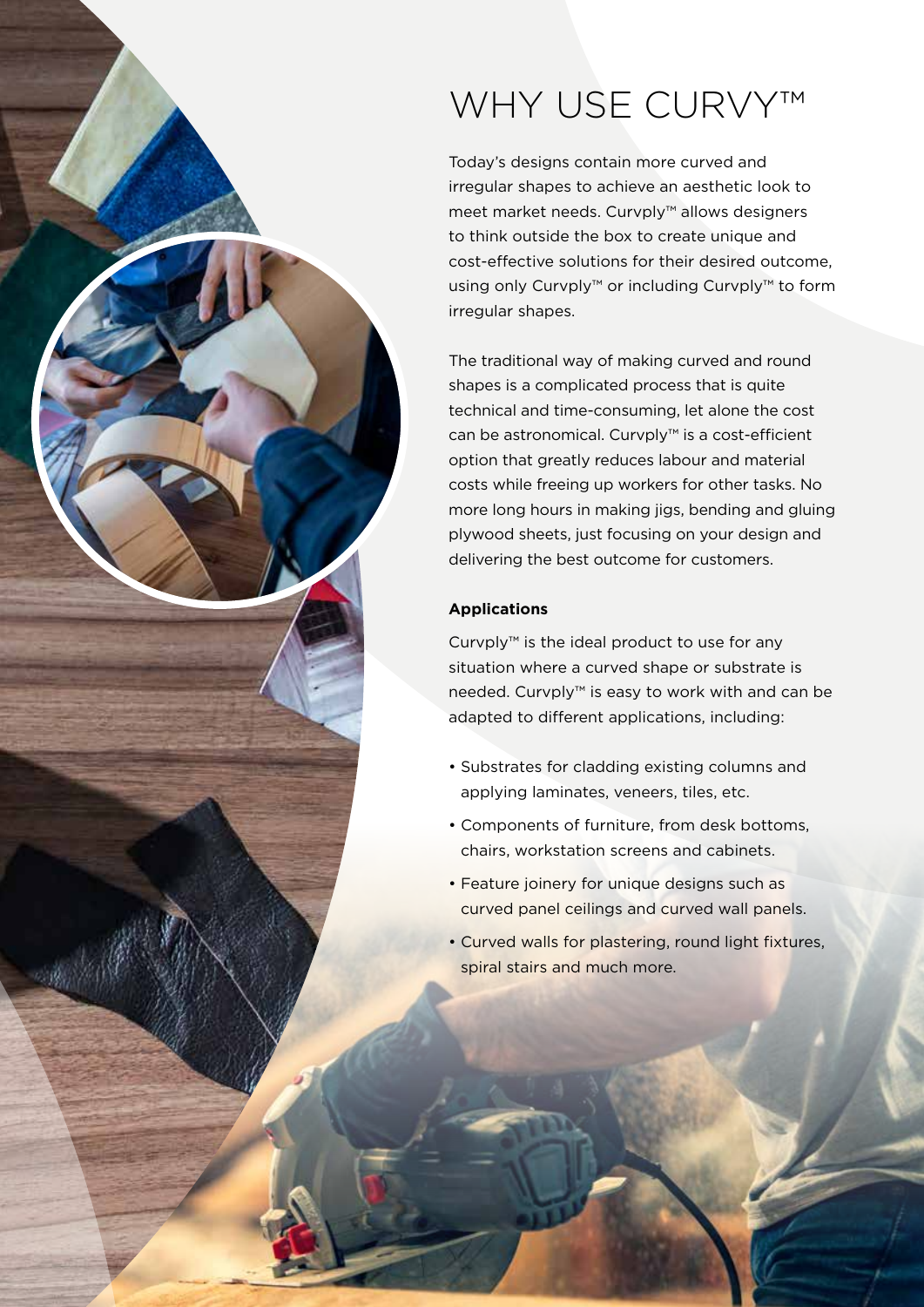# SPECIFICATIONS

| External Diameter | Length      | External Diameter | Length      |
|-------------------|-------------|-------------------|-------------|
| 250 <sub>mm</sub> | 2.8m / 3.0m | 550 <sub>mm</sub> | 2.8m / 3.0m |
| 300mm             | 2.8m / 3.0m | 600mm             | 2.8m / 3.0m |
| 350mm             | 2.8m / 3.0m | 650mm             | 2.8m / 3.0m |
| 400mm             | 2.8m / 3.0m | 700mm             | 2.8m / 3.0m |
| 450mm             | 2.8m / 3.0m | 750mm             | 2.8m / 3.0m |
| 500 <sub>mm</sub> | 2.8m / 3.0m | 800mm and larger  | 2.8m / 3.0m |

All stock we hold are in 13mm thickness. It can be made in 15mm and 17mm thickness. Sizes 250mm up to 600mm is typically held in stock. Please enquire for larger sizes.